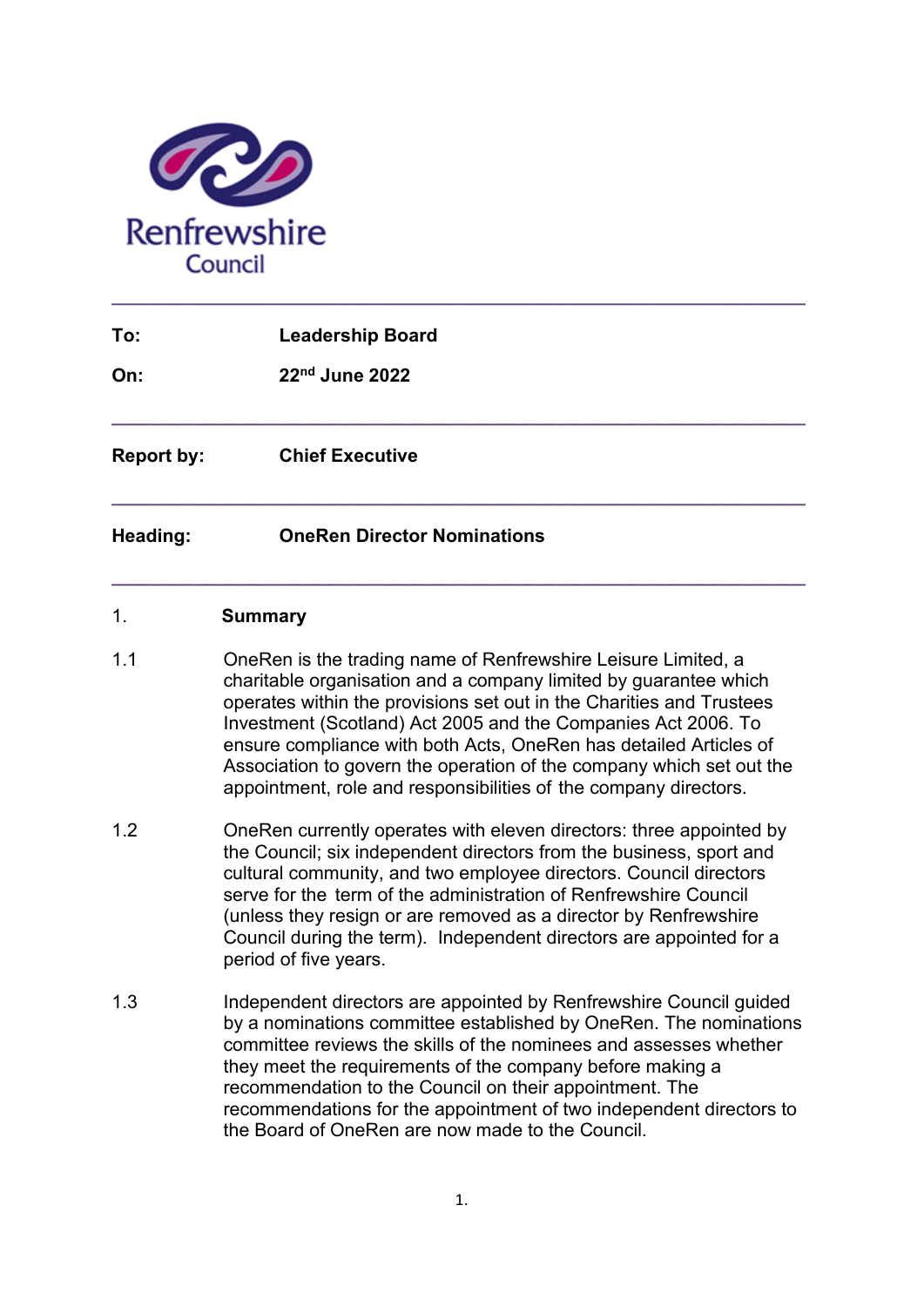## 2. **Recommendations**

- 2.1 It is recommended that the Leadership Board:
	- i) Approves the nominations committee recommendation in section 3.7 of this report for the appointment of the following independent directors to One Ren's Board:

Kieron Achara, Independent Director – Transformational change

**\_\_\_\_\_\_\_\_\_\_\_\_\_\_\_\_\_\_\_\_\_\_\_\_\_\_\_\_\_\_\_\_\_\_\_\_\_\_\_\_\_\_\_\_\_\_\_\_\_\_\_\_\_\_\_\_\_\_\_\_\_\_\_\_\_\_** 

Elaine Robertson, Independent Director – Commercial, marketing and sales, and fundraising and development

## 3. **Background**

3.1 Renfrewshire Leisure Limited was established as a charitable trust in 2002 under the Industrial and Provident Societies Act 1965. In November 2014, it converted into a company limited by guarantee, with Renfrewshire Council the sole shareholder, to support the transfer of cultural facilities, services and employees from the Council to Renfrewshire Leisure, now OneRen.

\_\_\_\_\_\_\_\_\_\_\_\_\_\_\_\_\_\_\_\_\_\_\_\_\_\_\_\_\_\_\_\_\_\_\_\_\_\_\_\_\_\_\_\_\_\_\_\_\_\_\_\_\_\_\_\_\_

- 3.2 OneRen has detailed Articles of Association which govern the operation of the company. Part 2 of the Articles of Association sets out how the company can appoint directors, directors' powers and responsibilities and appropriate rules for decision making by the directors.
- 3.3 OneRen currently has nine directors, from a maximum of eleven, who are entitled to attend and vote at any General meeting of the charitable company.
- 3.4 The Chief Executive carried out a skills audit with the current Board of Directors and identified skill gaps in the following areas, which informed the recruitment drive: -
	- Commercial, marketing and sales
	- Fundraising and development
	- Transformational change
- 3.5 The company's Articles of Association sets out how to nominate and appoint directors. For the appointment of independent directors, a nominations committee is established to review potential candidates and to make recommendations to the Council in relation to the selection of appropriate individuals for appointment as independent directors of OneRen's Board.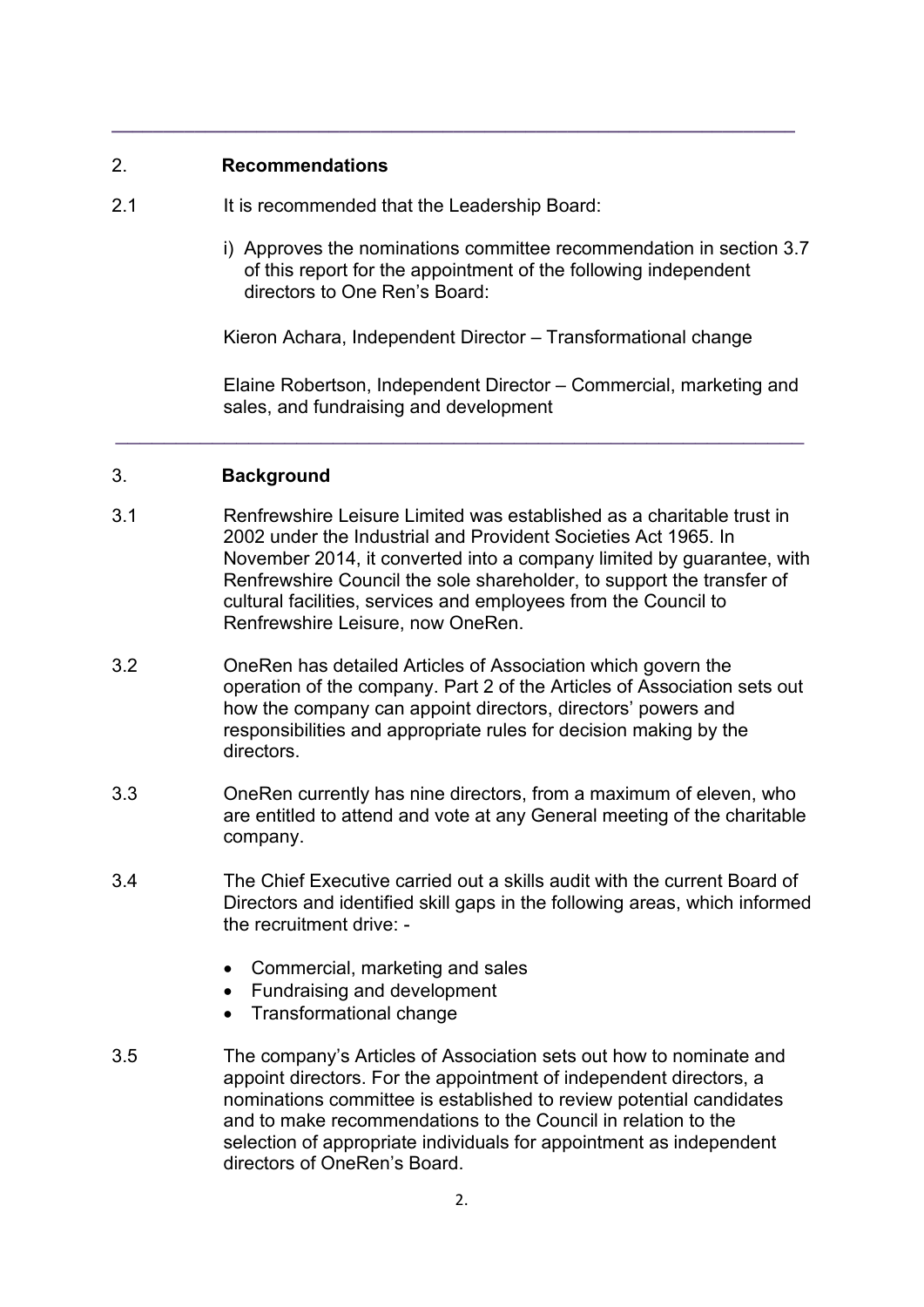3.6 To select appropriate candidates with the relevant skills and experience necessary to assist the company in carrying out its objectives, the nominations committee was appointed, as detailed below:

> Councillor Lisa Marie Hughes, Chair of OneRen Mary-Frances Felletti, Independent Director, OneRen Victoria Hollows, Chief Executive, OneRen Laura McIntyre, Renfrewshire Council

3.7 Following consideration by the nominations committee, the recommendation to the Leadership Board is for the appointment of the following independent directors to the Board of OneRen.

**\_\_\_\_\_\_\_\_\_\_\_\_\_\_\_\_\_\_\_\_\_\_\_\_\_\_\_\_\_\_\_\_\_\_\_\_\_\_\_\_\_\_\_\_\_\_\_\_\_\_\_\_\_\_\_\_\_\_\_\_\_\_\_\_\_\_\_**

Kieron Achara, Independent Director – Transformational change Elaine Robertson, Independent Director – Commercial, marketing and sales, and fundraising and development

## **Implications of the Report**

- 1. **Financial -** not applicable
- 2. **HR & Organisational Development -** not applicable
- 3. **Community/Council Planning -** not applicable
- 4. **Legal -** not applicable
- 5. **Property/Assets -** not applicable
- 6. **Information Technology -** not applicable
- 7. **Equality & Human Rights -**
	- (a) The Recommendations contained within this report have been assessed in relation to their impact on equalities and human rights. No negative impacts on equality groups or potential for infringement of individuals' human rights have been identified arising from the recommendations contained in the report because for example it is for noting only. If required following implementation, the actual impact of the recommendations and the four mitigating actions will be reviewed and monitored, and the results of the assessment will be published on the Council's website.
- 8. **Health & Safety -** not applicable